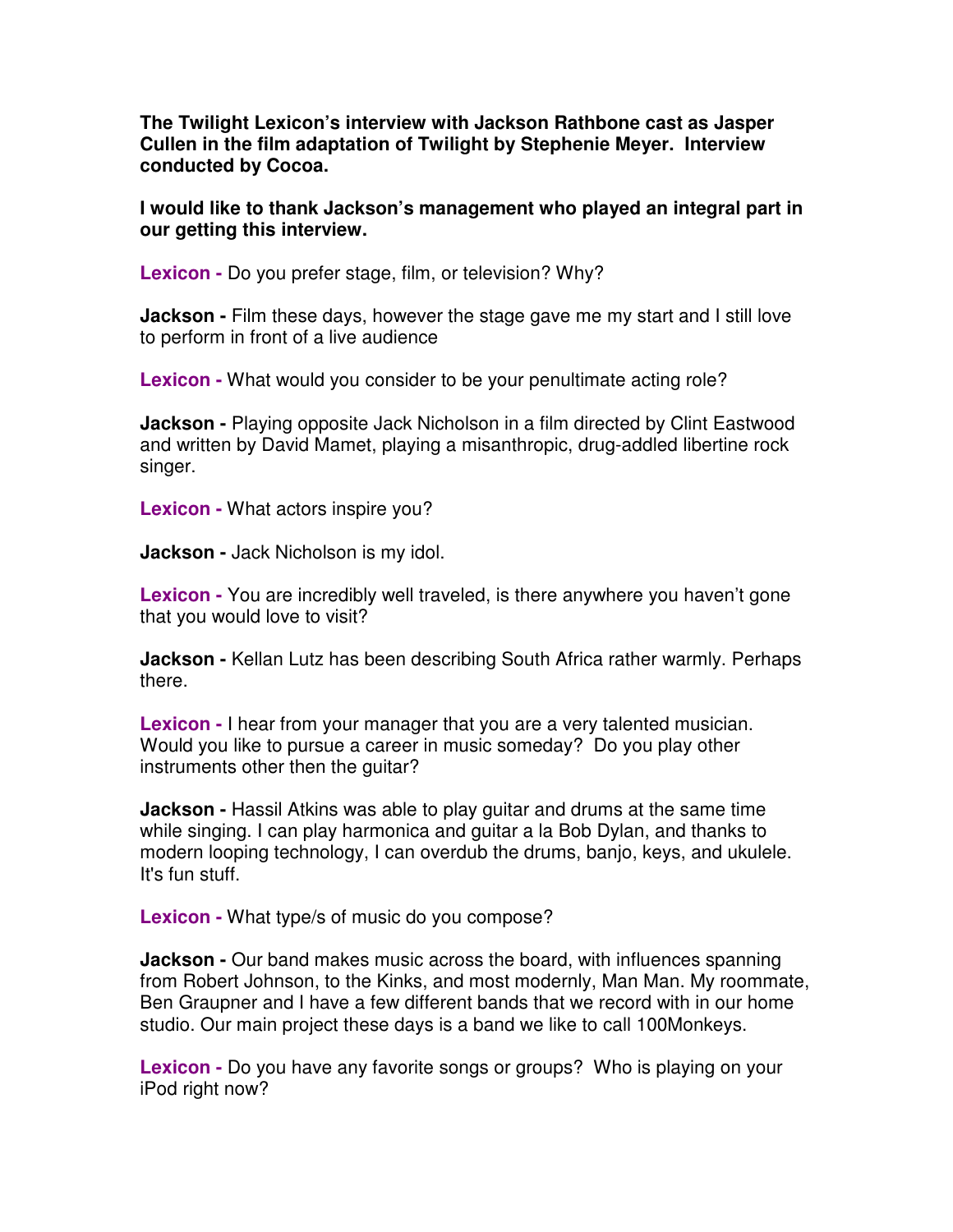**Jackson -** All I listen to these days is The Stevedores album Tamuawok. www.myspace.com/thestevedores (FYI - Spencer Bell, the lead singer, taught me how to play the soprano ukulele.)

**Lexicon -** Can you tell us a little about your audition for the film?

**Jackson** - I walked to and from the audition playing my guitar to calm me, so to achieve a stoic over-one-hundred-years-old demeanor. And maybe a handout or two. Okay, one. One person gave me money. To stop playing... Ha.

**Lexicon -** What is Catherine Harkwicke like to work with as a director?

**Jackson -** Catherine is a bundle of focused energy. She knows what she wants and draws on her years of experience as a production designer to make sure every shot looks beautiful. Her directing approach is to make everything as real as possible, which compliments my views on acting. I loved working with Catherine and I hope will we will work together again someday soon.

**Lexicon -** We have heard a tremendous amount about the training for the baseball scenes. What other types of training have you undergone?

**Jackson -** I had to learn to bat left-handed, so I tried for a week to do everything left-handed to get used to it. I was bumping elbows with people sitting next to me, it was impossible to write with spiral notebooks, the binding got in the way. I must say, I gained a lot of respect for you south-paws, it's difficult to do everything left handed.

**Lexicon -** To the degree that you are allowed to tell us, how do you simulate Jasper's power in the film?

**Jackson -** I don't know how much I can say about that...we tried to make it subtle. It's all in the eyes.

**Lexicon -** What's it like playing a vampire? Particularly Jasper whose blood-lust is not as controlled as the others. How do you prepare for a role with that intensity?

**Jackson -** To prepare, I've been getting in touch with my anger. I see Jasper fighting with himself a lot to live a life of newfound morality. His love for Alice is all that keeps him from being a vampire like James.

**Lexicon -** What has been your favorite scene to shoot so far? Why?

**Jackson -** Alice and I got to run around treetops. She reveled in the wildflowers. I found solace in her beauty.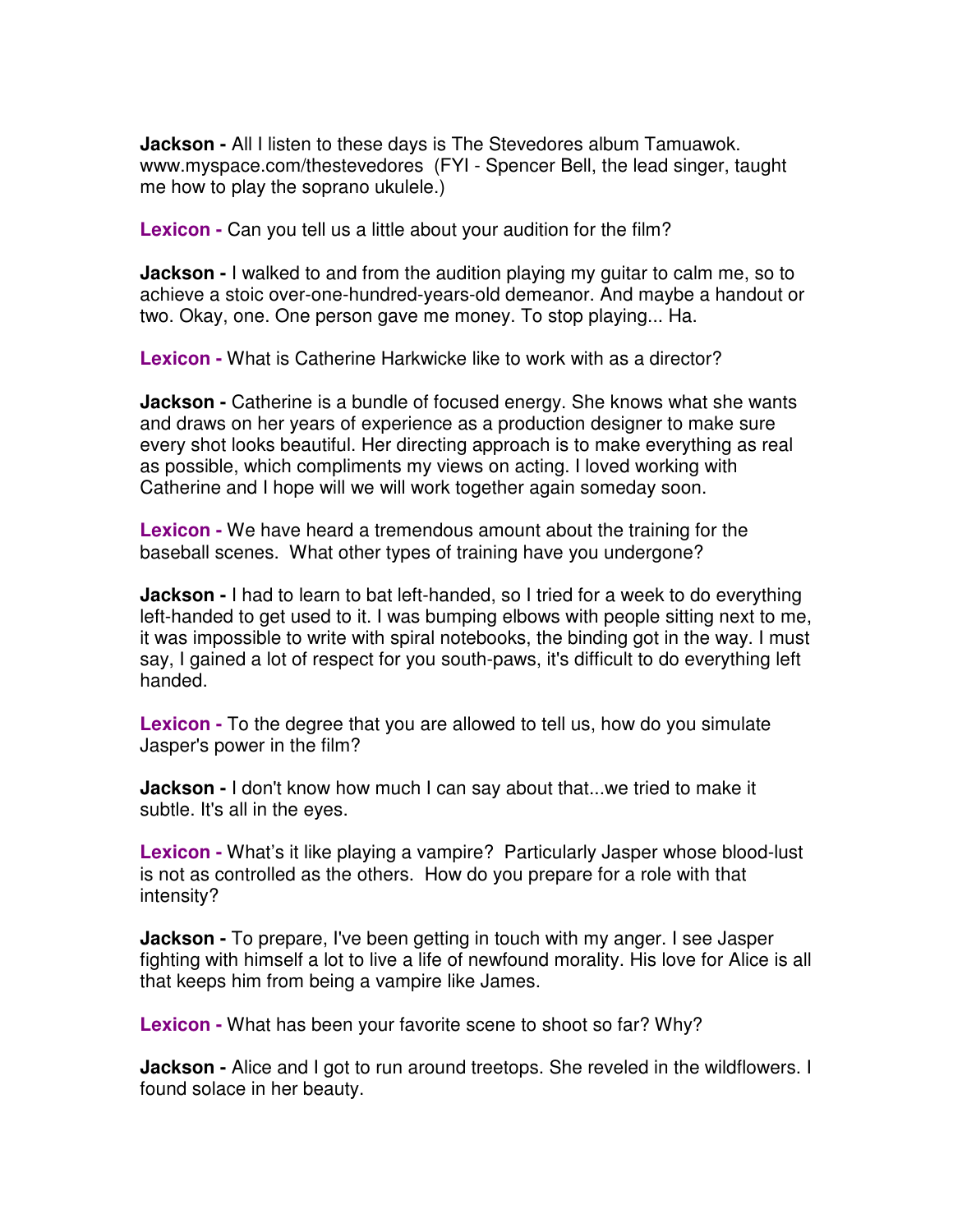**Lexicon -** How would you describe Jasper's character?

**Jackson -** Forged in war, born of death, saved by love.

**Lexicon -** Alice and Jasper have arguably the most spiritual connection of all the couples in the book. In your view what is the essence of their relationship?

**Jackson -** Serenity.

**Lexicon -** Let's talk hair. You went from a brunette to a blonde, how has that adjustment been for you? How long did it take you to get used to it?

**Jackson** - I've tried to make all of the characters I play as different looking as possible. Now, I can add blonde to the list.

**Lexicon -** Where did you learn how to box?

**Jackson -** When I was in elementary school, I was picked on by this kid a year older every morning at the bus stop. On picture day, he pushed me down so I jumped on his back and got into a scrape. My father taught me to box after that day.

**Lexicon -** Assuming you have read the books, who is your favorite character and why?

**Jackson -** Victoria would be my favorite. I always had a thing for redheads.

**Lexicon -** If film series continues, Jasper's role grows exponentially. What scenes in later books would you most look forward to filming?

**Jackson -** The beginning of the next film would include Jasper attacking Bella. That would be extremely fun, to give in to bloodlust for one moment. I can get scary when I'm angry, I've been told.

**Lexicon -** We hear that Edi Gathegi had some fun prank calling your cell phone, any chance you got even? Has there been any more high-jinx on set?

**Jackson -** Edi has got a voice like a woman on the phone. I think he has a career in that somewhere. I never got him back. Sigh.

**Lexicon -** Can you tell us a little about meeting Stephenie Meyer?

**Jackson -** I was nervous, but she is sweet and extremely approachable. She gave me some insight to Jasper that will come about in books to come, so I came